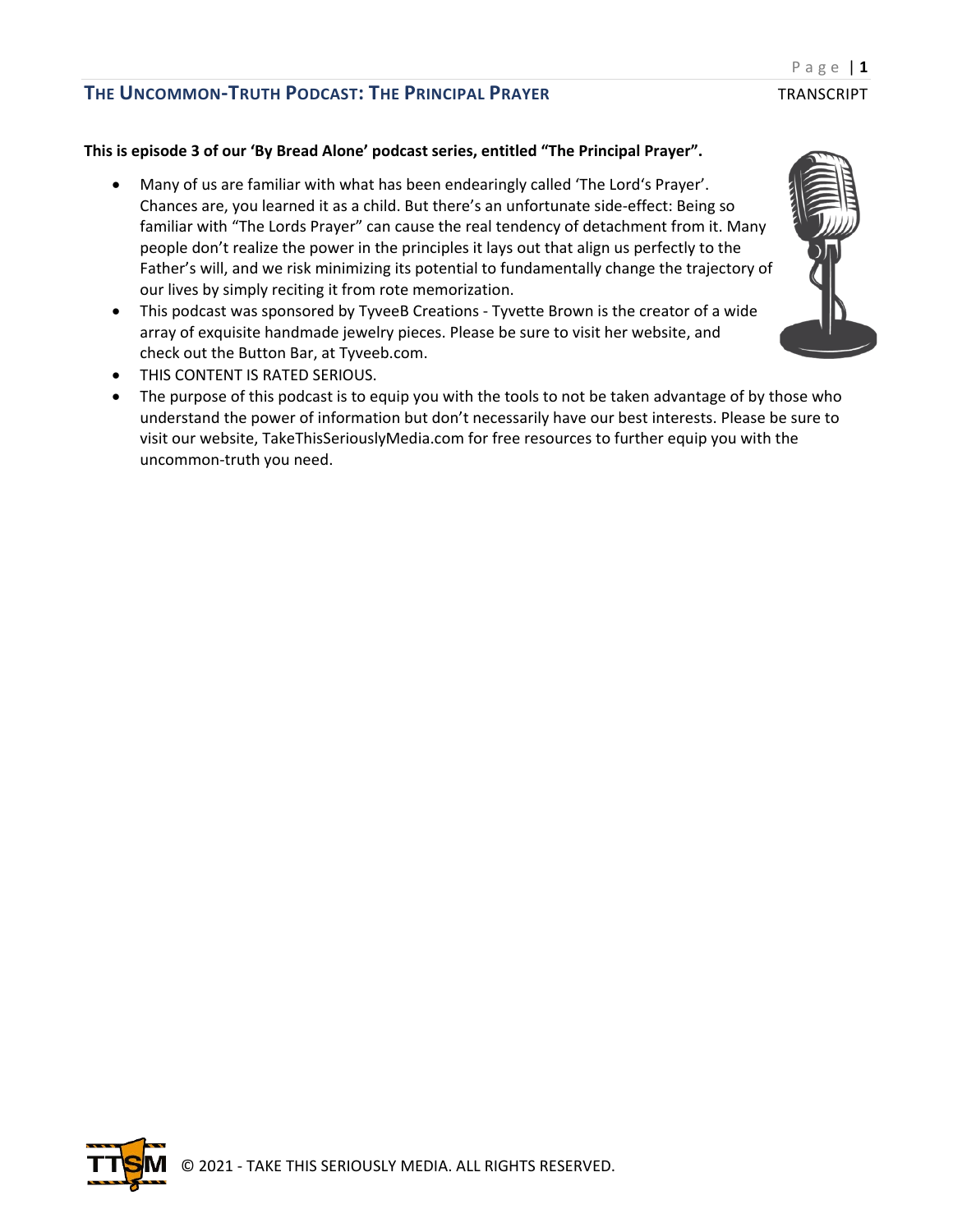#### **Let's take The Lord's Prayer seriously.**

- As many of us know, The Lord's Prayer is a very familiar passage of scripture.
- If you're like me, you remember reciting it in front of your Sunday School class as a child, and you can still recite it today by heart, verbatim without giving any conscious thought to the words themselves within the prayer.
- But if we know anything about our Lord Jesus Christ, or by His Hebrew-given name, Yeshua Ha Mashiach, we know His words carry the very power of creation, and it would be a waste to simply reduce them to mere lines to memorize.
- He is too precise in His wording and too inclined to our human condition to risk marginalizing any of His actions concerning us, or anything says; especially the Lord's Prayer.
- To put this in perspective, let's imagine for a moment the severity of His purpose.
- Given only 3 years, the time He spent was demanded upon Him to be highly efficient and strategic.
- There could be absolutely none wasted or idle.
- His Father's will to repair the hearts of men around the world, He accomplished by learning obedience to it through the things He suffered.
- His words were sharp and piercing; cutting directly to the heart of men's issues; but for bringing their issues to the forefront, men despised Him for it, and rejected Him.
- Paying the price of repairing men's hearts, He bore our grief and was acquainted with sorrow.
- And for the grief He bore, He shed real blood on a real cross; and literally the entire world clings to His free gift of Salvation.
- Looking at the life and ministry of Christ this way explains a lot.
- This is why He was the most polarizing figure to ever walk the earth; and it shows.
- When people loved Him, they REALLY loved Him; to the point of martyrdom.
- When people hated Him, they REALLY hated Him, to the point of crucifixion.
- The magnitude of impact His words had on the world around Him cannot be overstated.
- There is absolutely no nation on the earth that is unfamiliar to some degree of the life and story Jesus Christ.
- So it would be in our best interest to take everything He said and did during His walk on earth very seriously; especially The Lord's Prayer.

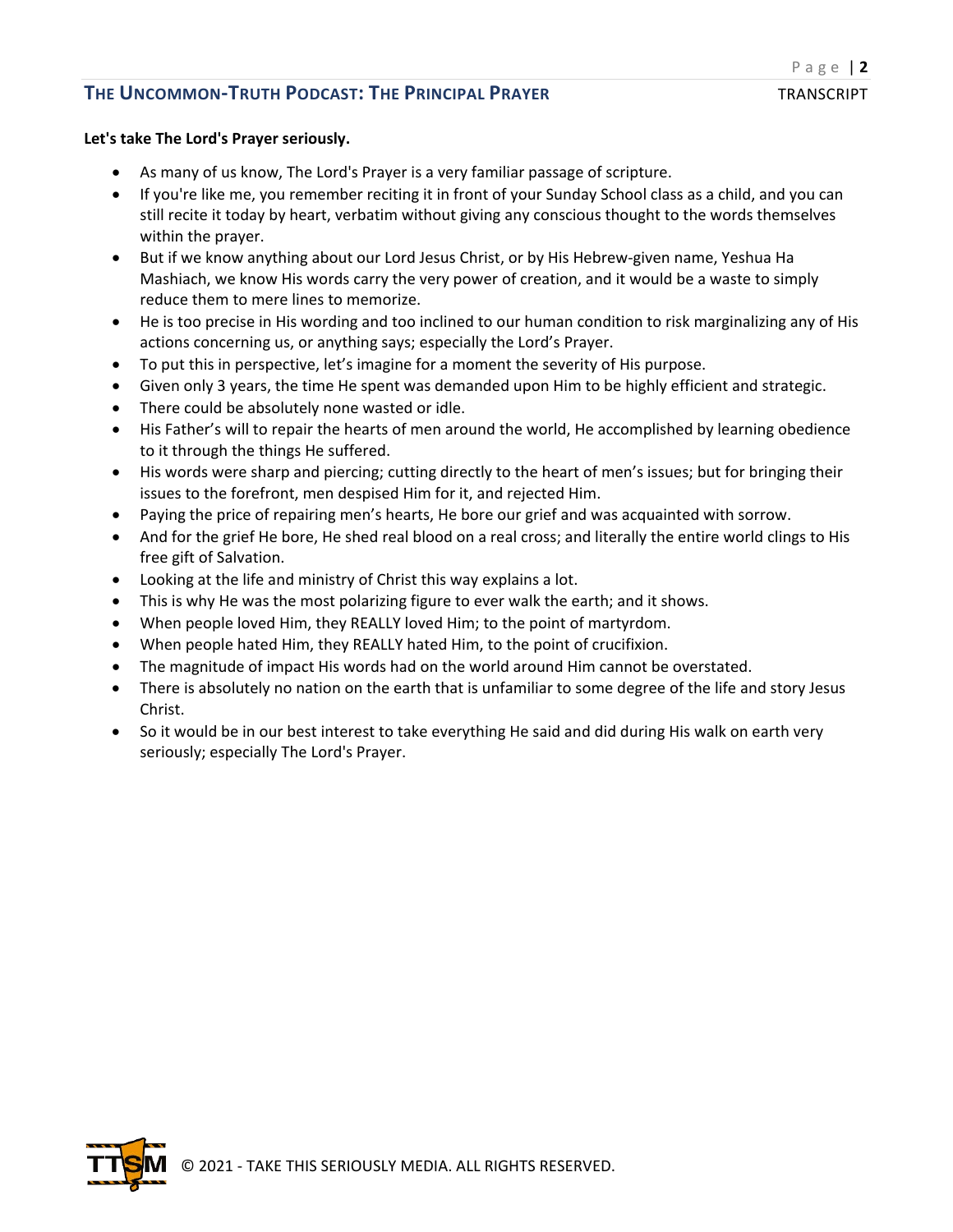### **When we examine The Lord's Prayer closely, we can see that it is categorized into three parts.**

- The first category acknowledges the acceptance of the holiness and sovereignty of God the Father.
- Matthew 6:9 says: 9 After this manner therefore pray ye: Our Father which art in heaven, Hallowed be thy name. 10 Thy kingdom come. Thy will be done in earth, as it is in heaven.
- Notice how attention is immediately directed to the Father in terms of acknowledgement of His holy name, and allowing for His sovereign will to be upheld regardless of what the remaining prayer is.
- There's a well-known paradigm in theology known as the Principle of First Mention.
- The general concept is the Bible has the tendency of setting precedent by way of sequence. That is, truth principles that are mentioned FIRST, as a matter of necessity, are the weightiest or most critical, and set the tone for supporting truth principles.
- This means, God's method of teaching us His word is characterized by order of prominence; if He mentions something first within a sequence, then scripture throughout the Bible tends to support that it was of prominent importance.
- Here's an example:
- Exodus 20 gives us the 10 Commandments. The very first commandment in verse 3 says: "Thou shalt have no other gods before me".
- This demands that God be foremost in an individual's life; therefore, it's impossible to keep all the other commandments without the perspective that the first commandment is most important.
- Keeping the Sabbath holy doesn't make much sense if you're doing so without the idea that God being foremost is the underlying theme.
- And this is the idea of The Lord's Prayer: There's no need in praying to the Father at all if there's no acknowledgement first of "Thy Kingdom come; thy will be done".
- So if we expect results when we pray, then we need to take this principle seriously.
- The problem is, our post-modern church-world era is typically person-centric.
- Through the norms of this culture, God has inadvertently become an object of people's self-interests; as opposed to people coming into alignment with His interests.
- It is my sincere belief that once we take this principle seriously, then the Lord will take our prayers seriously.

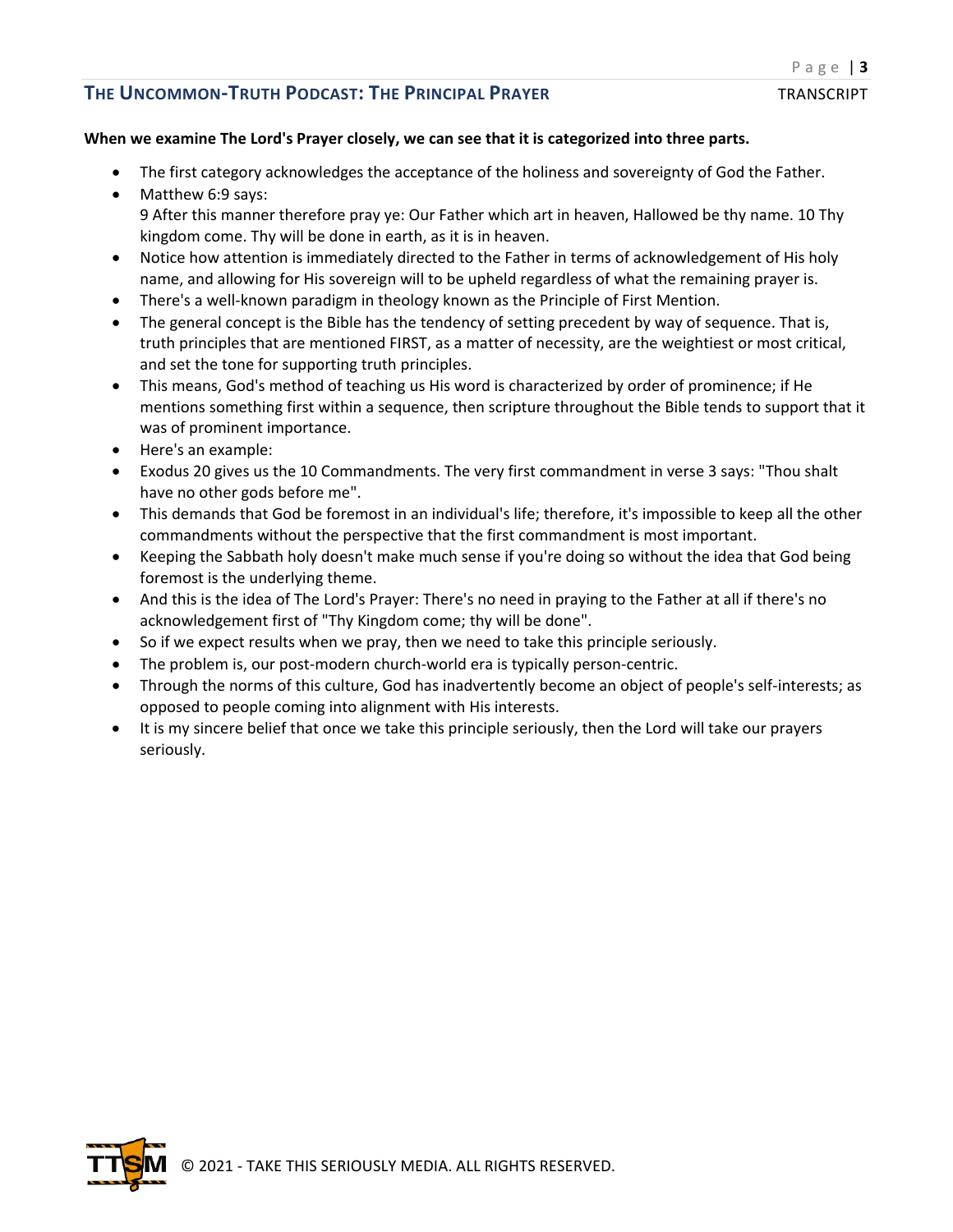#### Page | **4**

#### **Finally, after we've established that the Father's will is to be done, we make our requests known.**

- This is the second category of the Lord's Prayer.
- Matthew 6:11 reads:
	- 11 Give us this day our daily bread.
- Remember, the idea is we're praying that The Father's will be done; and fortunately it is His will that our needs be met.
- Matthew 7:11 reads... 11 If ye then, being evil, know how to give good gifts unto your children, how much more shall your Father which is in heaven give good things to them that ask him?
- When my 7 year-old comes to me in the morning and says, "Dad, I'm hungry", his mindset is already geared towards being entitled to breakfast.
- There's no "please make me breakfast".
- There's no "thank you for making me breakfast".
- When he says something like "Dad, I want a bicycle", again, there's no 'please', no 'thank you'.
- But when I as his father look at his facial expression, his eyes and tone of voice tell me that he feels perfectly comfortable asking me for whatever he wants, and has the full expectation of a favorable response.
- And, even if I am not in a position to get him the bicycle right away, he knows it's still my good pleasure to grant him that request.
- But many times when we pray, especially when we've reached a point of desperation, we find it necessary to say "Lord, PLEASE so on and so on...".
- Or, when we deem our prayer request to go above and beyond what one would consider to be a 'need', we find it necessary as if to make an additional step of faith by excessively using the phrase 'THANK YOU'.
- But notice the word 'please', and the phrase 'thank you' are both missing from The Lord's Prayer.
- It's the servant, not the son, who needs to ingratiate himself with the master.
- Remember a son never questions whether or not he is entitled to receive anything of the Father.
- So using words like 'please' and 'thank you' are indicators of our mindset when we pray.
- But don't get me wrong... it's always appropriate to assume a position of humility and make our requests known with thanksgiving; but whether or not we're humble and grateful is not the issue.
- The issue is our mindset 'for' being humble and grateful.
- Think of it from The Father's perspective.
- Would you be more inclined to grant the request of an individual who you detect is only superficial in their humility; throwing out platitudes and flattery to gain favor for serving their self-interests, or would you be more inclined to grant the request of an individual who has placed their full child-like trust and hope in your willingness to come through?
- When you make your request known, mindset is everything.
- Falling into proper alignment with The Father's will mandates that we take this seriously.